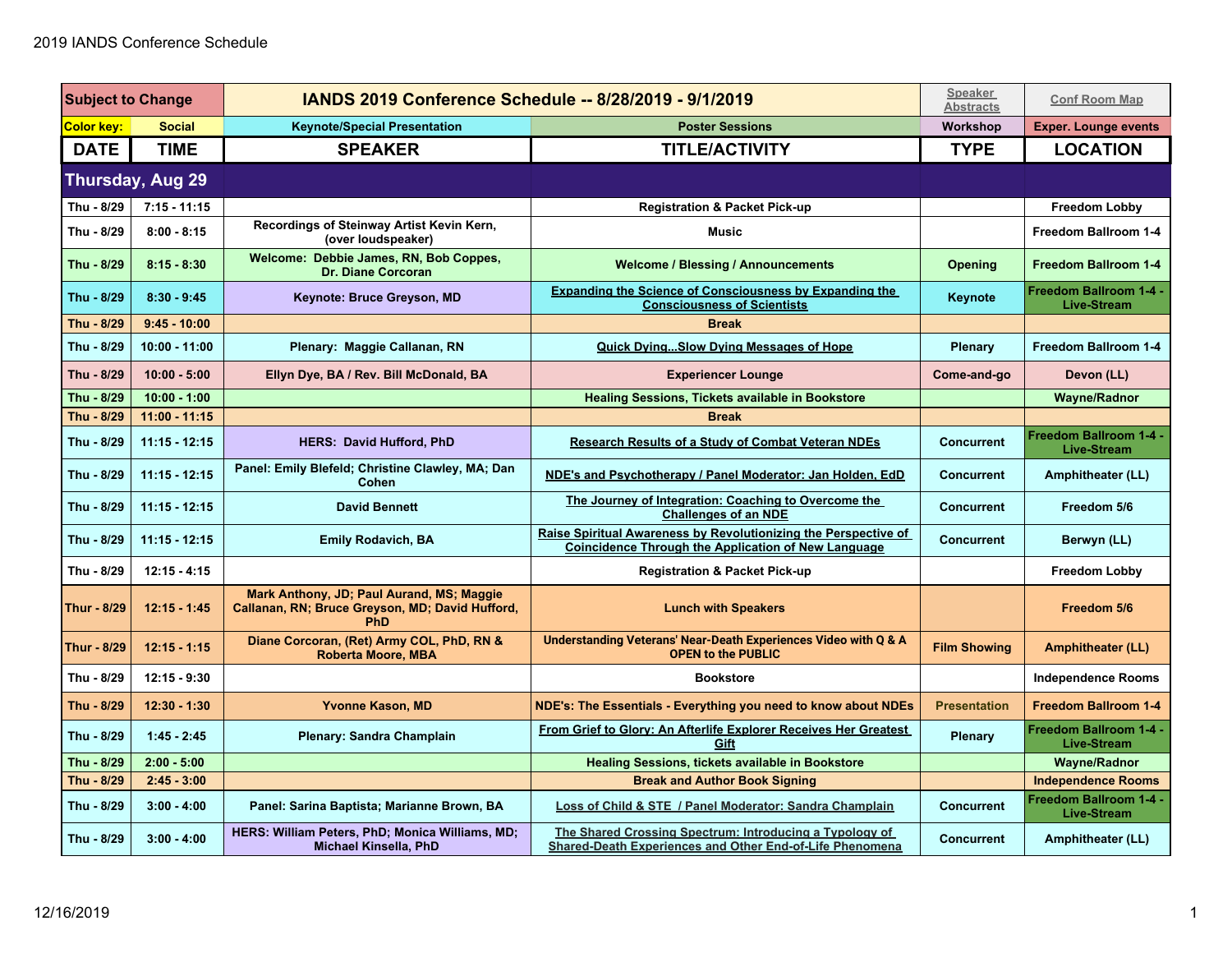| <b>Subject to Change</b> |                | <b>IANDS 2019 Conference Schedule -- 8/28/2019 - 9/1/2019</b>                          |                                                                                                                                                                   | <b>Speaker</b><br><b>Abstracts</b> | <b>Conf Room Map</b>                                |
|--------------------------|----------------|----------------------------------------------------------------------------------------|-------------------------------------------------------------------------------------------------------------------------------------------------------------------|------------------------------------|-----------------------------------------------------|
| <b>Color key:</b>        | <b>Social</b>  | <b>Keynote/Special Presentation</b>                                                    | <b>Poster Sessions</b>                                                                                                                                            | Workshop                           | <b>Exper. Lounge events</b>                         |
| <b>DATE</b>              | <b>TIME</b>    | <b>SPEAKER</b>                                                                         | <b>TITLE/ACTIVITY</b>                                                                                                                                             | <b>TYPE</b>                        | <b>LOCATION</b>                                     |
| Thu - 8/29               | $3:00 - 4:00$  | David Maginley, MDiv                                                                   | <b>NDEs and the Unifinished Love Story</b>                                                                                                                        | <b>Concurrent</b>                  | Freedom 5/6                                         |
| Thu - 8/29               | $3:00 - 4:00$  | Panel: Ann Frances Ellis, PhD; Lee Thornton Riggs;<br><b>Lisa Winston, AAS</b>         | Aftereffects of a Near Death Experience and How to Help: from<br>Healing Arts to Life Between Life (LBL) Hypnotherapy / Panel<br><b>Moderator: Yvonne Sneeden</b> | <b>Concurrent</b>                  | Berwyn (LL)                                         |
| Thu - 8/29               | $4:00 - 4:15$  |                                                                                        | <b>Break and Author Book Signing</b>                                                                                                                              |                                    | <b>Independence Rooms</b>                           |
| Thu - 8/29               | $10:00 - 5:00$ | Ellyn Dye, BA / Rev. Bill McDonald, BA                                                 | <b>Experiencer Lounge</b>                                                                                                                                         | Come-and-go                        | Devon (LL)                                          |
| Thur - 8/29              | $4:15 - 6:15$  | <b>Mark Anthony, JD</b>                                                                | Afternoon of Spirit Communication with Mark Anthony /<br>Workshop                                                                                                 | Workshop                           | Freedom Ballroom 1-4                                |
| Thur - 8/29              | $4:15 - 6:15$  | <b>Tricia Barker, MFA</b>                                                              | Writing About Spiritually Transformative Experiences and Near-<br><b>Death Experiences / Workshop</b>                                                             | Workshop                           | <b>Amphitheater (LL)</b>                            |
| Thur - 8/29              | $4:15 - 6:15$  | Ellyn Dye, BA                                                                          | Creating Heaven on Earth: The Great Shift of the Ages / Workshop                                                                                                  | Workshop                           | Freedom 5/6                                         |
| Thur - 8/29              | $4:15 - 6:15$  | Sarina Baptista                                                                        | Accessing Higher Consciousness Using Sacred Geometry /<br><b>Workshop</b>                                                                                         | Workshop                           | Berwyn (LL)                                         |
| Thu - 8/29               | $6:15 - 7:15$  |                                                                                        | <b>Registration &amp; Packet Pick-up</b>                                                                                                                          |                                    | <b>Freedom Lobby</b>                                |
| Thu - 8/29               | $6:15 - 7:15$  |                                                                                        | Meet & Greet - light refreshments, cash bar                                                                                                                       |                                    | <b>Independence Rooms</b>                           |
| Thu - 8/29               | $7:15 - 7:30$  | Steinway Artist Kevin Kern (LIVE)Steinway piano<br>selected from Jacobs Music Company  | <b>Live Performance</b>                                                                                                                                           |                                    | <b>Freedom Ballroom 1-4</b>                         |
| Thu - 8/29               | $7:30 - 8:30$  | Kelvin Chin, JD                                                                        | Overcoming the Fear of Death: Integrating Meditation Into Your<br>Daily Life - How It Helps with NDE's & More                                                     | <b>Address</b>                     | Freedom Ballroom 1-4 -<br><b>Live-Stream</b>        |
| Thu - 8/29               | $8:30 - 8:45$  | Steinway Artist Kevin Kern (LIVE) Steinway piano<br>selected from Jacobs Music Company | <b>Live Performance</b>                                                                                                                                           |                                    | <b>Freedom Ballroom 1-4</b>                         |
| Thu - 8/29               | $8:45 - 9:30$  |                                                                                        | <b>Author Book Signing</b>                                                                                                                                        |                                    | <b>Independence Rooms</b>                           |
|                          |                |                                                                                        |                                                                                                                                                                   |                                    |                                                     |
| <b>Friday, Aug 30</b>    |                |                                                                                        |                                                                                                                                                                   |                                    |                                                     |
| Fri - 8/30               | $7:00 - 10:45$ |                                                                                        | <b>Registration &amp; Packet Pick-up</b>                                                                                                                          |                                    | <b>Freedom Lobby</b>                                |
| Fri - 8/30               | $7:00 - 7:45$  | Jeff Baker, BS                                                                         | <b>Morning Meditation</b>                                                                                                                                         |                                    | Freedom Ballroom 1-4                                |
| Fri - 8/30               | $7:45 - 8:00$  |                                                                                        | <b>Welcome / Blessing / Announcements</b>                                                                                                                         |                                    | Freedom Ballroom 1-4                                |
| Fri - 8/30               | $8:00 - 9:00$  | HERS Plenary: Yvonne Kason, MD                                                         | NDEs and Kundalini Awakening: A Yogic Perspective on NDEs.<br>Other STEs, and their Shared After-Effects                                                          | Plenary                            | <b>Freedom Ballroom 1-4 -</b><br><b>Live-Stream</b> |
| Fri - 8/30               | $9:00 - 6:00$  |                                                                                        | <b>Bookstore</b>                                                                                                                                                  |                                    | <b>Independence Rooms</b>                           |
| Fri - 8/30               | $9:00 - 9:15$  |                                                                                        | <b>Break</b>                                                                                                                                                      |                                    |                                                     |
| Fri - 8/30               | $9:15 - 10:30$ | Keynote: Suzanne Giesemann, MPA                                                        | <b>Magnificent You!</b>                                                                                                                                           | Keynote                            | <b>Freedom Ballroom 1-4 -</b><br><b>Live-Stream</b> |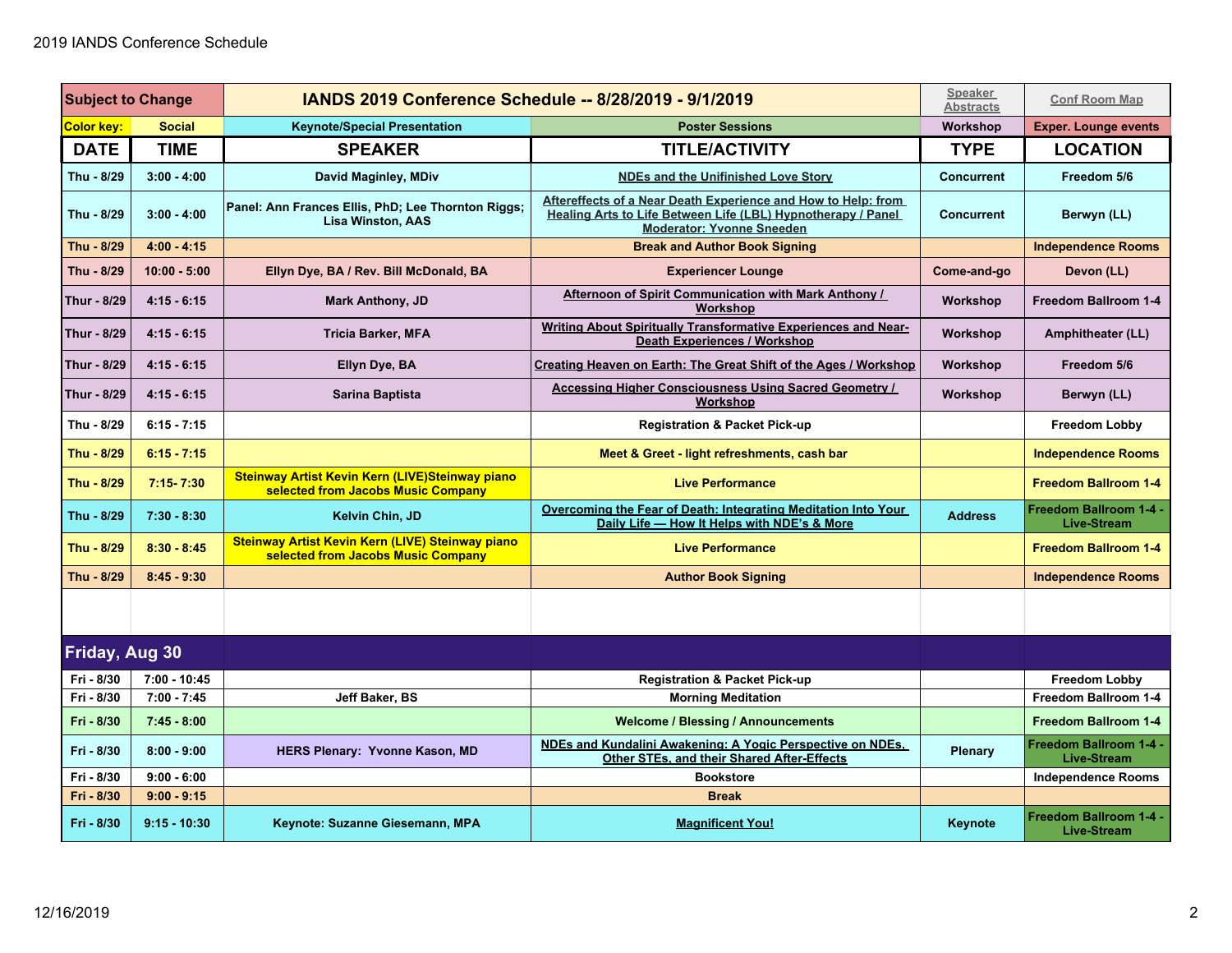| <b>Subject to Change</b> |                 | <b>IANDS 2019 Conference Schedule -- 8/28/2019 - 9/1/2019</b>                                                                           |                                                                                                    | <b>Speaker</b><br><b>Abstracts</b> | <b>Conf Room Map</b>                                |
|--------------------------|-----------------|-----------------------------------------------------------------------------------------------------------------------------------------|----------------------------------------------------------------------------------------------------|------------------------------------|-----------------------------------------------------|
| Color key:               | <b>Social</b>   | <b>Keynote/Special Presentation</b>                                                                                                     | <b>Poster Sessions</b>                                                                             | Workshop                           | <b>Exper. Lounge events</b>                         |
| <b>DATE</b>              | <b>TIME</b>     | <b>SPEAKER</b>                                                                                                                          | <b>TITLE/ACTIVITY</b>                                                                              | <b>TYPE</b>                        | <b>LOCATION</b>                                     |
| Fri - 8/30               | $10:00 - 5:00$  | Ellyn Dye, BA / Rev. Bill McDonald, BA                                                                                                  | <b>Experiencer Lounge</b>                                                                          | Come-and-go                        | Devon (LL)                                          |
| Fri - 8/30               | $10:00 - 1:00$  |                                                                                                                                         | <b>Healing Sessions, tickets available in Bookstore</b>                                            |                                    | <b>Wayne/Radnor</b>                                 |
| Fri - 8/30               | 10:30 - 10:45   |                                                                                                                                         | <b>Break and Author Book Signing</b>                                                               |                                    | <b>Independence Rooms</b>                           |
| Fri - 8/30               | $11:15 - 4:15$  |                                                                                                                                         | <b>Registration &amp; Packet Pick-up</b>                                                           |                                    | <b>Freedom Lobby</b>                                |
| Fri - 8/30               | 10:45 - 11:40   | Jeffrey Olsen, BS; & Jeff O'Driscoll, MD                                                                                                | Doctor & Patient Heal One Another                                                                  | <b>Concurrent</b>                  | <b>Freedom Ballroom 1-4 -</b><br><b>Live-Stream</b> |
| Fri - 8/30               | 10:45 - 11:40   | Panel: Bill Letson; Michael Quinn, MA                                                                                                   | Helping Souls Cross-Over / Panel Moderator: Father Nathan<br><b>Castle, MDiv</b>                   | <b>Concurrent</b>                  | Amphitheater (LL)                                   |
| Fri - 8/30               | 10:45 - 11:40   | HERS: Robert Mays, BSc; Suzanne Mays, AA                                                                                                | Prophetic Visions in Near-Death Experiences: Warnings for Our<br><b>Current Time</b>               | <b>Concurrent</b>                  | Freedom 5/6                                         |
| Fri - 8/30               | 10:45 - 11:40   | <b>William Taylor, BA</b>                                                                                                               | Revelations From an NDE: Exploring Unconditional Love as<br><b>Ultimate Power</b>                  | <b>Concurrent</b>                  | Berwyn (LL)                                         |
| Fri - 8/30               | $11:15 - 1:30$  | Linju Alias; Liz Dale, PhD; A. Gonzalez; Marieta<br><b>Pehlivanova</b>                                                                  | <b>Poster Sessions</b>                                                                             | <b>Posters</b>                     | <b>Independence Lobby</b>                           |
| Fri - 8/30               | $11:45 - 12:25$ | Eben Alexander, MD; Suzanne Giesemann, MPA;<br><b>Bruce Greyson, MD</b>                                                                 | <b>Premiere Panel: Comparing Spiritual Notes</b>                                                   | <b>Plenary</b>                     | <b>Freedom Ballroom 1-4 -</b><br><b>Live-Stream</b> |
| Fri - 8/30               | $12:30 - 1:30$  | Eben Alexander, MD; w/Karen Newell; Sandra<br>Champlain; Suzanne Giesemann, MPA; Bruce<br>Greyson, MD; Yvonne Kason, MD; Jeff Olsen, BS | <b>Lunch with Speakers</b>                                                                         |                                    | Freedom 5/6                                         |
| Fri - 8/30               | 12:30 - 1:30    | <b>Nancy Bush, MDiv</b>                                                                                                                 | <b>Integrating a Revolution: Recovery from a Difficult NDE</b>                                     | Plenary                            | Freedom Ballroom 1-4 -<br><b>Live-Stream</b>        |
| Fri - 8/30               | $1:35 - 2:35$   | Paul Aurand MHT, Atilio Costa Vitali, MD                                                                                                | <b>Hypnotic Recall of Near-Death Experiences: Impact on Quality of</b><br>Life (A pilot study)     | <b>Concurrent</b>                  | Freedom Ballroom 1-4 -<br><b>Live-Stream</b>        |
| Fri - 8/30               | $1:35 - 2:35$   | Jose Hernandez                                                                                                                          | <b>The Transformative Power of Self Acceptance</b>                                                 | <b>Concurrent</b>                  | Amphitheater (LL)                                   |
| Fri - 8/30               | $1:35 - 2:35$   | Panel: Ana Christina, DGA; Ann Marie Karl, JD,<br>Esq; Pep Torres                                                                       | NDEs Can Resolve Emotional Suffering / Panel Moderator:<br>Rebecca Valla, MD                       | <b>Concurrent</b>                  | Freedom 5/6                                         |
| Fri - 8/30               | $2:00 - 5:00$   |                                                                                                                                         | Healing Sessions, tickets available in Bookstore                                                   |                                    | <b>Wayne/Radnor</b>                                 |
| Fri - 8/30               | $2:35 - 2:45$   |                                                                                                                                         | <b>Break and Author Book Signing</b>                                                               |                                    | <b>Independence Rooms</b>                           |
| Fri - 8/30               | $2:45 - 3:45$   | Panel: Harolyn Ingraham, PhD; Virginia Jablonski;<br>Terry Larkin, BS; Koni Scavella, PhD                                               | NDEs Teach Us about Consciousness and Healing / Panel<br><b>Moderator: Debbie James, MSN</b>       | <b>Concurrent</b>                  | <b>Freedom Ballroom 1-4 -</b><br><b>Live-Stream</b> |
| Fri - 8/30               | $2:45 - 3:45$   | Panel: Jane Seybold; Victoria Talbott, MA                                                                                               | After Death Communication / Panel Moderators: Catherine<br>Weissenberg, MA & Jocelyn Montanaro, JD | <b>Concurrent</b>                  | Amphitheater (LL)                                   |
| Fri - 8/30               | $2:45 - 3:45$   | Panel: Randall Gilbert; Chris Kito, BS; BJ Patterson                                                                                    | NDE / Panel Moderator: Sophia Trionfo                                                              | <b>Concurrent</b>                  | Freedom 5/6                                         |
| Fri - 8/30               | $2:45 - 3:45$   | <b>HERS: Art Funkhouser, DTSc</b>                                                                                                       | The Effects of NDEs on Dreaming                                                                    | <b>Concurrent</b>                  | Berwyn (LL)                                         |
| Fri - 8/30               | $3:45 - 4:00$   |                                                                                                                                         | <b>Break and Author Book Signing</b>                                                               |                                    | <b>Independence Rooms</b>                           |
| Fri - 8/30               | $10:00 - 5:00$  | Ellyn Dye, BA / Rev. Bill McDonald, BA                                                                                                  | <b>Experiencer Lounge</b>                                                                          | Come-and-go                        | Devon (LL)                                          |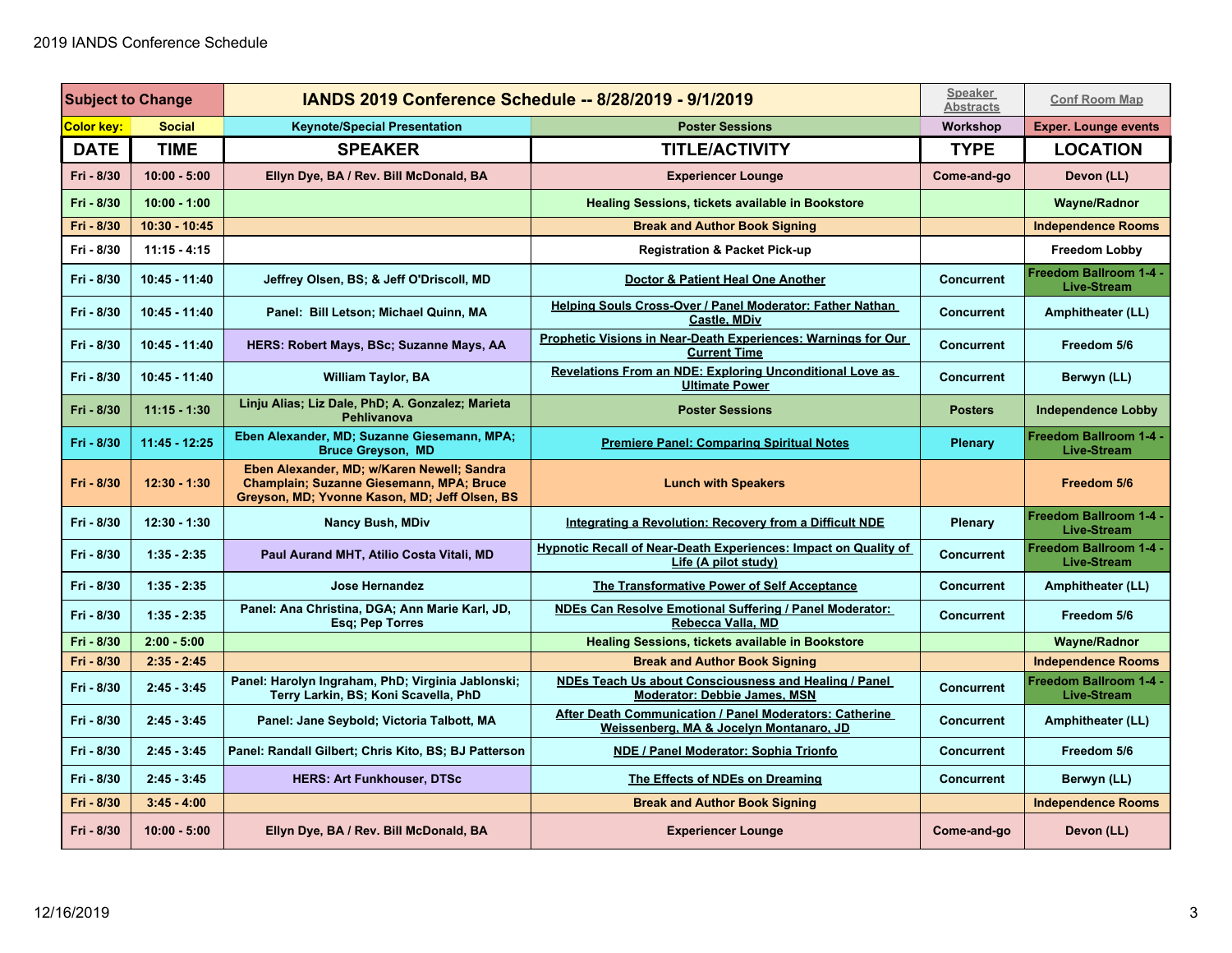| <b>Subject to Change</b> |                         | <b>IANDS 2019 Conference Schedule -- 8/28/2019 - 9/1/2019</b>                                                              |                                                                                                                                                      | <b>Speaker</b><br><b>Abstracts</b>   | <b>Conf Room Map</b>                         |
|--------------------------|-------------------------|----------------------------------------------------------------------------------------------------------------------------|------------------------------------------------------------------------------------------------------------------------------------------------------|--------------------------------------|----------------------------------------------|
| <b>Color key:</b>        | <b>Social</b>           | <b>Keynote/Special Presentation</b>                                                                                        | <b>Poster Sessions</b>                                                                                                                               | Workshop                             | <b>Exper. Lounge events</b>                  |
| <b>DATE</b>              | <b>TIME</b>             | <b>SPEAKER</b>                                                                                                             | <b>TITLE/ACTIVITY</b>                                                                                                                                | <b>TYPE</b>                          | <b>LOCATION</b>                              |
| Fri - 8/30               | $4:00 - 6:00$           | Eben Alexander, MD; Karen Newell                                                                                           | <b>Re-Uniting with Primordial Mind / Workshop</b>                                                                                                    | Workshop                             | Freedom Ballroom 1-4                         |
| Fri - 8/30               | $4:00 - 6:00$           | Kelvin Chin, JD                                                                                                            | A Deeper Dive Into How Meditation Along with Knowledge About<br>the Afterlife Can Eliminate the Fear of Death / Workshop                             | Workshop                             | Amphitheater (LL)                            |
| Fri - 8/30               | $4:00 - 6:00$           | <b>Lindsey Morgan Scott, BA</b>                                                                                            | The Gift of Medical Intuition / Workshop                                                                                                             | Workshop                             | Freedom 5/6                                  |
| Fri - 8/30               | $4:00 - 6:00$           | Linda Truax, MA & Diane Corcoran, (Ret) Army<br>COL, RN, PhD                                                               | <b>Education Program Discussion Group / Workshop &amp; Near-Death</b><br><b>Experience: What Medical Professionals Need to Know Film with</b><br>Q&A | Workshop                             | Berwyn (LL)                                  |
| Fri - 8/30               | $6:00 - 6:15$           |                                                                                                                            | <b>OPEN</b>                                                                                                                                          |                                      |                                              |
| Fri - 8/30               | $6:15 - 7:15$           | <b>Steinway Artist Kevin Kern (LIVE PERFORMANCE)</b><br><b>Steinway piano selected from Jacobs Music</b><br><b>Company</b> | <b>LIVE Concert Performance</b><br>(Free to conference attendees.)<br>(PUBLIC Invited: tickets \$20)                                                 | <b>Admission</b><br><b>Event</b>     | <b>Freedom Ballroom 1-4</b>                  |
| Fri - 8/30               | $7:30 - 9:30$           | <b>Optional Fundraising Event: Additional \$ Charge</b>                                                                    | Fundraising Banquet \$125.00 dinner. Guest Speaker: Ingrid<br>Honkala, PhD - The Infinite Power of Connection                                        | <b>Fundraising</b><br><b>Banquet</b> | Freedom 5/6                                  |
| Fri - 8/30               | $7:30 - 9:30$           | <b>Kim Clark Sharp, Moderator</b>                                                                                          | <b>Movie Night: A Matter of Life and Death</b>                                                                                                       | <b>Free Event</b>                    | <b>Freedom Ballroom 1-4</b>                  |
|                          |                         |                                                                                                                            |                                                                                                                                                      |                                      |                                              |
|                          | <b>Saturday, Aug 31</b> |                                                                                                                            |                                                                                                                                                      |                                      |                                              |
| Sat - 8/31               | $7:15 - 7:45$           | Jeff Baker, BS                                                                                                             | <b>Morning Meditation</b>                                                                                                                            |                                      | Freedom Ballroom 1-4                         |
| Sat - 8/31               | $7:30 - 10:00$          |                                                                                                                            | <b>Registration &amp; Packet Pick-up</b>                                                                                                             |                                      | <b>Freedom Lobby</b>                         |
| Sat - 8/31               | $8:00 - 8:15$           | "Recordings of Steinway Artist Kevin Kern,<br>(over loudspeaker)"                                                          | <b>Music</b>                                                                                                                                         |                                      | Freedom Ballroom 1-4                         |
| Sat - 8/31               | $8:15 - 8:30$           | <b>Opening - Welcome</b>                                                                                                   | <b>Welcome / Blessing / Announcements</b>                                                                                                            |                                      | <b>Freedom Ballroom 1-4</b>                  |
| Sat - 8/31               | $8:30 - 9:45$           | Keynote: Rev. Bill McDonald, BA                                                                                            | A Rainbow of Revolutionary Transformative Experiences****                                                                                            | Keynote                              | Freedom Ballroom 1-4 -<br><b>Live-Stream</b> |
| Sat - 8/31               | $9:00 - 6:30$           |                                                                                                                            | <b>Bookstore</b>                                                                                                                                     |                                      | <b>Independence Rooms</b>                    |
| Sat - 8/31               | $9:45 - 10:00$          |                                                                                                                            | <b>Break and Author Book Signing</b>                                                                                                                 |                                      | <b>Independence Rooms</b>                    |
| Sat - 8/31               | $10:00 - 1:00$          |                                                                                                                            | <b>Healing Sessions, Tickets available in Bookstore</b>                                                                                              |                                      | <b>Wayne/Radnor</b>                          |
| Sat - 8/31               | $10:00 - 11:00$         | Plenary: Eben Alexander, MD                                                                                                | One Small Step for Man, One Giant Leap for Humankind                                                                                                 | <b>Plenary</b>                       | Freedom Ballroom 1-4 -<br>Live-Stream        |
| Sat - 8/31               | $10:00 - 5:00$          | Ellyn Dye, BA / Rev. Bill McDonald, BA                                                                                     | <b>Experiencer Lounge</b>                                                                                                                            | Come-and-go                          | Devon (LL)                                   |
| Sat - 8/31               | $11:00 - 11:15$         |                                                                                                                            | <b>Break and Author Book Signing</b>                                                                                                                 |                                      | <b>Independence Rooms</b>                    |
| Sat - 8/31               | $11:00 - 1:30$          | Linju Alias; Liz Dale, PhD; A. Gonzalez; Marieta<br>Pehlivanova                                                            | <b>Poster Sessions</b>                                                                                                                               | <b>Posters</b>                       | <b>Independence Lobby</b>                    |
| Sat - 8/31               | $11:15 - 12:15$         | <b>HERS: Raymond O'Brien</b>                                                                                               | Between Two Worlds: Normalizing the NDE, the Gap of Care and<br><b>How to Close It</b>                                                               | <b>Concurrent</b>                    | Freedom Ballroom 1-4 -<br><b>Live-Stream</b> |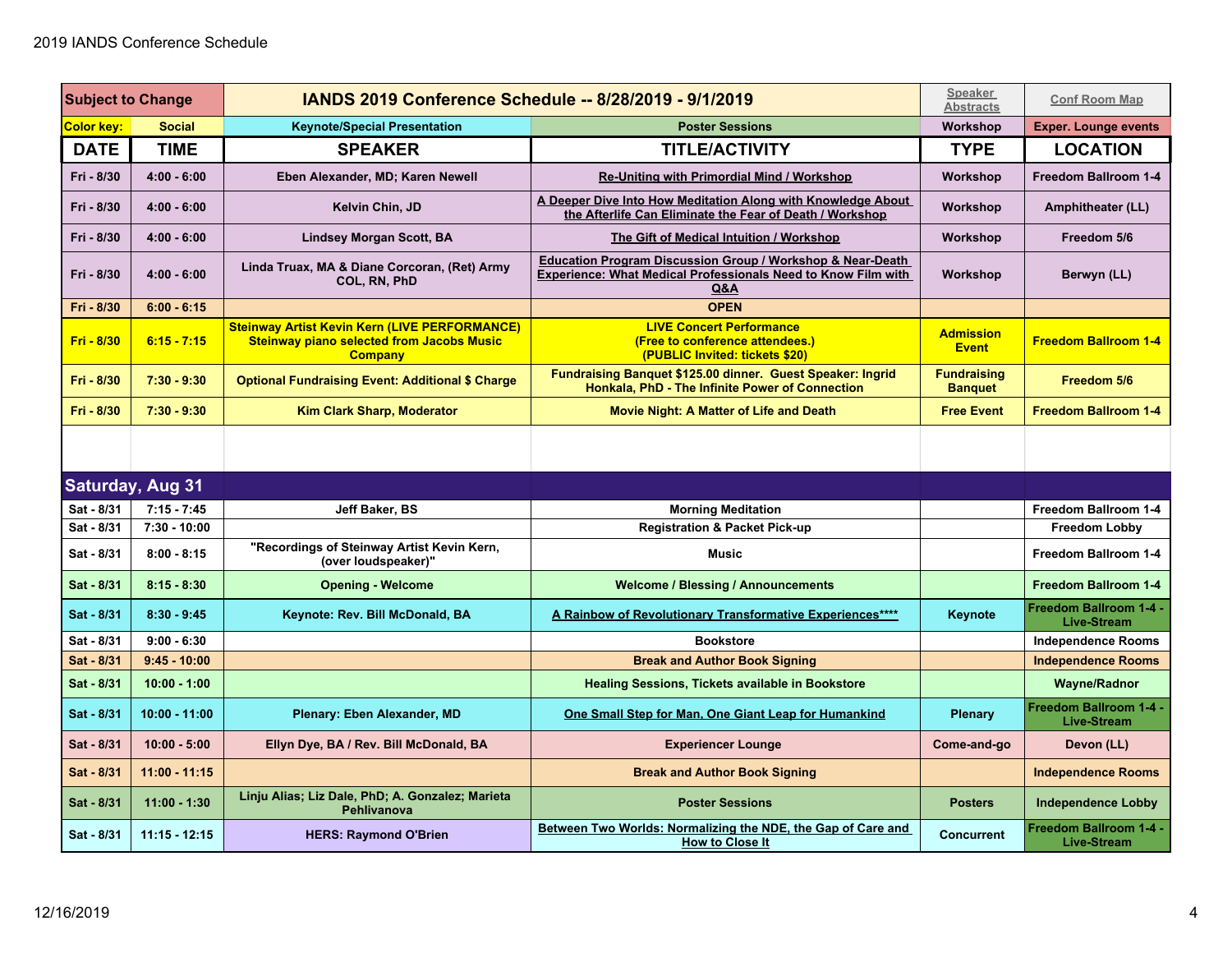| <b>Subject to Change</b> |                 | <b>IANDS 2019 Conference Schedule -- 8/28/2019 - 9/1/2019</b>                                                                                                      |                                                                                                                             | <b>Speaker</b><br><b>Abstracts</b> | <b>Conf Room Map</b>                         |
|--------------------------|-----------------|--------------------------------------------------------------------------------------------------------------------------------------------------------------------|-----------------------------------------------------------------------------------------------------------------------------|------------------------------------|----------------------------------------------|
| <b>Color key:</b>        | <b>Social</b>   | <b>Keynote/Special Presentation</b>                                                                                                                                | <b>Poster Sessions</b>                                                                                                      | Workshop                           | <b>Exper. Lounge events</b>                  |
| <b>DATE</b>              | <b>TIME</b>     | <b>SPEAKER</b>                                                                                                                                                     | <b>TITLE/ACTIVITY</b>                                                                                                       | <b>TYPE</b>                        | <b>LOCATION</b>                              |
| Sat - 8/31               | $11:15 - 1:00$  | Moderator: Diane Corcoran, RN, PhD, Col (Ret)<br>Army                                                                                                              | <b>Military Discussion Group/Understanding Veterans' Near-Death</b><br><b>Experiences Video with Q &amp; A</b>              | <b>Concurrent</b>                  | Amphitheater (LL)                            |
| Sat - 8/31               | $11:15 - 12:15$ | Ellyn Dye, BA                                                                                                                                                      | The Transformational Journey Into Love: NDE/STE Helpful, But<br><b>No Longer Required!</b>                                  | <b>Concurrent</b>                  | Freedom 5/6                                  |
| Sat - 8/31               | $11:15 - 12:15$ | Sue Pighini, B.A.                                                                                                                                                  | Creating an Extraordinary Life After an NDE                                                                                 | <b>Concurrent</b>                  | Berwyn (LL)                                  |
| Sat - 8/31               | $12:15 - 1:30$  | Eben Alexander, MD; Kelvin Chin, JD; Suzanne<br>Giesemann, MPA; Steinway Artist Kevin Kern and<br>his wife; Bettina Peyton, MD; Marjorie Woollacott,<br><b>PhD</b> | <b>Lunch with Speakers</b>                                                                                                  |                                    | Freedom 5/6                                  |
| Sat - 8/31               | $1:30 - 2:30$   | HERS Panel: Tony Cicoria, MD; Yvonne Kason, MD;<br>Bettina Peyton, MD; Jessica Schmit, MD                                                                          | Changes in a Physician's Practice after an NDE / Panel Moderator:<br>Jan Holden, EdD                                        | <b>Concurrent</b>                  | Freedom Ballroom 1-4 -<br><b>Live-Stream</b> |
| Sat - 8/31               | $1:30 - 2:30$   | Panel: Chris Batts; Ingrid Honkala, PhD; Jim Owen                                                                                                                  | Wisdom of Higher Beings During NDEs / Panel Moderator: Tricia<br><b>Barker, MFA</b>                                         | <b>Concurrent</b>                  | Amphitheater (LL)                            |
| Sat - 8/31               | $1:30 - 2:30$   | Roberta Moore, MBA                                                                                                                                                 | NDEs and Mystical Experiences: Transformed by the light                                                                     | <b>Concurrent</b>                  | Freedom 5/6                                  |
| Sat - 8/31               | $1:30 - 2:30$   | Panel: Scarlett Heinbuch, PhD; David E. Schwartz                                                                                                                   | <b>Shared Death Experiencers Moderated by Debbie James, RN</b>                                                              | <b>Concurrent</b>                  | Berwyn (LL)                                  |
| Sat - 8/31               | $2:00 - 5:00$   |                                                                                                                                                                    | <b>Healing Sessions, tickets available in Bookstore</b>                                                                     |                                    | Wayne/Radnor                                 |
| Sat - 8/31               | $2:30 - 2:45$   |                                                                                                                                                                    | <b>Break and Author Book Signing</b>                                                                                        |                                    | <b>Independence Rooms</b>                    |
| Sat - 8/31               | $2:45 - 3:45$   | HERS: Marjorie Woollacott, PhD; Bettina Peyton,<br><b>MD</b>                                                                                                       | <b>Extraordinary Changes in the Experience of Love and Joy: A</b><br><b>Thread Connecting NDEs and Mystical Experiences</b> | <b>Concurrent</b>                  | Freedom Ballroom 1-4 -<br><b>Live-Stream</b> |
| Sat - 8/31               | $2:45 - 3:45$   | Panel: Darryl Philip; Janet Tarantino; Mary<br><b>Catherine Volk</b>                                                                                               | NDE/STE Leading to Psychical Ability and Mystical Experience /<br>Panel Moderator: Jan Holden, EdD                          | <b>Concurrent</b>                  | Amphitheater (LL)                            |
| Sat - 8/31               | $2:45 - 3:45$   | Norma Edwards, DDiv                                                                                                                                                | <b>NDE - Life Beyond the Experience</b>                                                                                     | <b>Concurrent</b>                  | Freedom 5/6                                  |
| Sat - 8/31               | $2:45 - 3:45$   | Jim Bruton, BA                                                                                                                                                     | The In Between                                                                                                              | <b>Concurrent</b>                  | Berwyn (LL)                                  |
| Sat - 8/31               | $3:45 - 4:00$   |                                                                                                                                                                    | <b>Break and Author Book Signing</b>                                                                                        |                                    | <b>Independence Rooms</b>                    |
| Sat - 8/31               | $10:00 - 5:00$  | Ellyn Dye, BA                                                                                                                                                      | <b>Experiencer Lounge</b>                                                                                                   | Come-and-go                        | Devon (LL)                                   |
| Sat - 8/31               | $4:00 - 7:00$   | <b>Suzanne Giesemann, MPA</b>                                                                                                                                      | The Awakened Way / Workshop (3 hr.)                                                                                         | Workshop                           | <b>Freedom Ballroom 1-4</b>                  |
| Sat - 8/31               | $4:00 - 6:00$   | Jeffrey Olsen, BS; Jeff O'Driscoll, MD                                                                                                                             | <b>Exercises in Healing Through Love Consciousness / Workshop</b>                                                           | Workshop                           | Amphitheater (LL)                            |
| Sat - 8/31               | $4:00 - 6:00$   | Rev. Bill McDonald, BA                                                                                                                                             | <b>Miracles in the Foxhole / Workshop</b>                                                                                   | Workshop                           | Freedom 5/6                                  |
| Sat - 8/31               | $4:00 - 6:00$   | Rebecca Austill-Clausen, MSc                                                                                                                                       | Whispers From Beyond The Veil, After-Death Communication<br><b>Techniques / Workshop</b>                                    | Workshop                           | Berwyn (LL)                                  |
| Sat - 8/31               | $6:00 - 6:30$   |                                                                                                                                                                    | <b>Break and Author Book Signing</b>                                                                                        |                                    | <b>Independence Rooms</b>                    |
| Sat - 8/31               | $6:30 - 7:30$   | <b>Bequest Society &amp; Special Donors Reception</b>                                                                                                              | <b>Reception for Bequest Society Members, Benefactor Donors and</b><br><b>Special Guests</b>                                |                                    | <b>Hospitality Suite</b>                     |
| Sat - 8/31               | $7:30 - 8:00$   | Steinway Artist Kevin Kern (LIVE) Steinway piano<br>selected from Jacobs Music Company                                                                             | <b>Live Performance</b>                                                                                                     |                                    | <b>Freedom Ballroom 1-4</b>                  |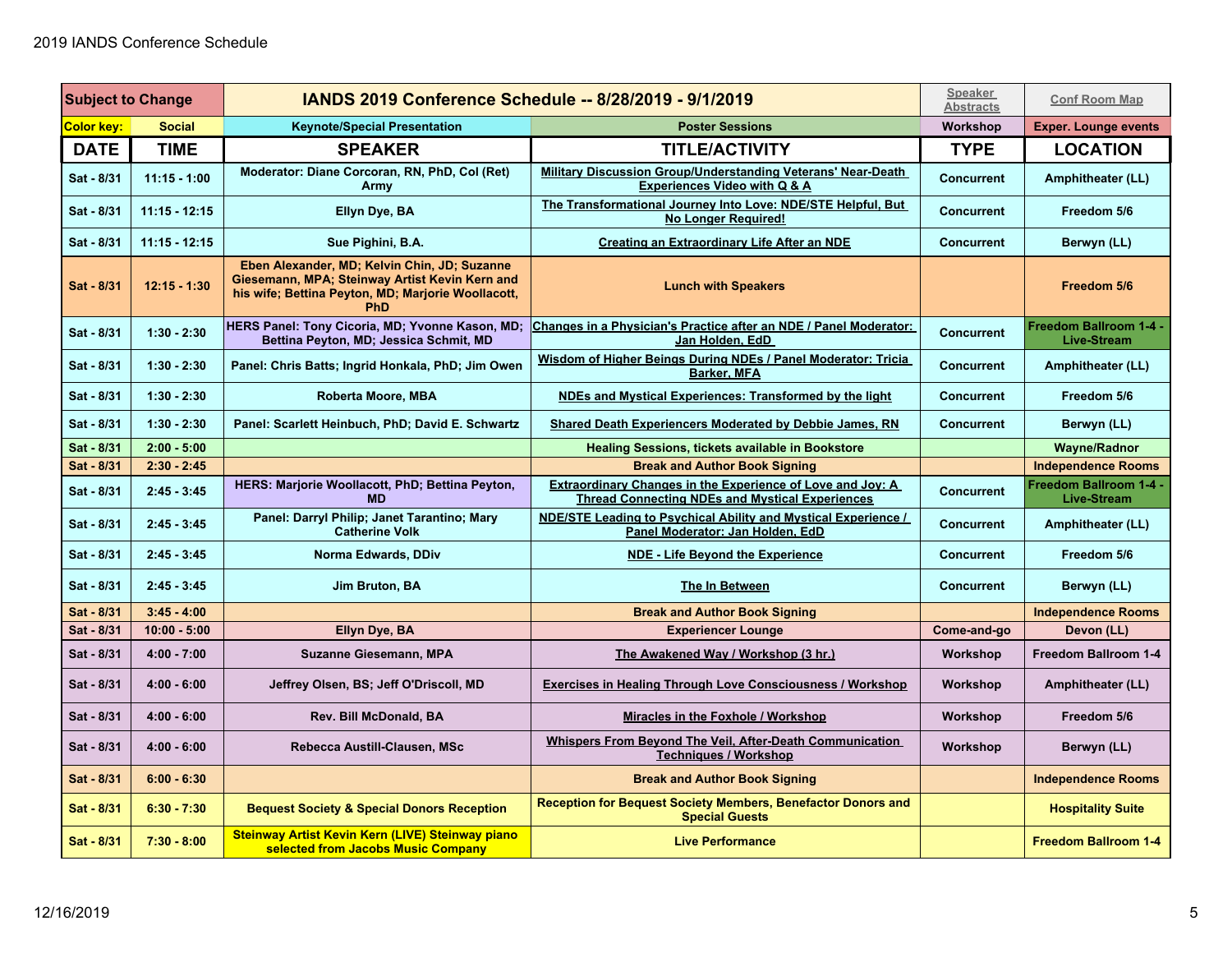| <b>Subject to Change</b> |                 | <b>IANDS 2019 Conference Schedule -- 8/28/2019 - 9/1/2019</b>     |                                                                                                                                             | <b>Speaker</b><br><b>Abstracts</b> | <b>Conf Room Map</b>                                |
|--------------------------|-----------------|-------------------------------------------------------------------|---------------------------------------------------------------------------------------------------------------------------------------------|------------------------------------|-----------------------------------------------------|
| Color key:               | <b>Social</b>   | <b>Keynote/Special Presentation</b>                               | <b>Poster Sessions</b>                                                                                                                      | Workshop                           | <b>Exper. Lounge events</b>                         |
| <b>DATE</b>              | <b>TIME</b>     | <b>SPEAKER</b>                                                    | <b>TITLE/ACTIVITY</b>                                                                                                                       | <b>TYPE</b>                        | <b>LOCATION</b>                                     |
| Sat - 8/31               | $8:00 - 8:15$   |                                                                   | <b>Break</b>                                                                                                                                |                                    |                                                     |
| Sat - 8/31               | $8:15 - 10:30$  | <b>IANDS Party!</b>                                               | Dance Party with DJ! (Light Snacks & Cash Bar)                                                                                              |                                    | Freedom 4/5/6                                       |
|                          |                 |                                                                   |                                                                                                                                             |                                    |                                                     |
| <b>Sunday, Sep 1</b>     |                 |                                                                   |                                                                                                                                             |                                    |                                                     |
| Sun - 9/1                | $7:15 - 8:00$   | David Maginley                                                    | <b>Morning Meditation</b>                                                                                                                   |                                    | Freedom Ballroom 1-4                                |
| Sun - 9/1                | $8:00 - 11:30$  |                                                                   | <b>Registration &amp; Packet Pick-up</b>                                                                                                    |                                    | <b>Freedom Lobby</b>                                |
| Sun - 9/1                | $8:05 - 8:15$   | "Recordings of Steinway Artist Kevin Kern,<br>(over loudspeaker)" | <b>Music</b>                                                                                                                                |                                    | Freedom Ballroom 1-4                                |
| <b>Sun - 9/1</b>         | $8:15 - 8:30$   | <b>Opening - Welcome</b>                                          | <b>Welcome / Blessing / Announcements</b>                                                                                                   |                                    | <b>Freedom Ballroom 1-4</b>                         |
| Sun - 9/1                | $8:30 - 9:45$   | Keynote: Nancy Rynes, BSc                                         | <b>Evolution as the Next Revolution</b>                                                                                                     | Keynote                            | <b>Freedom Ballroom 1-4 -</b><br><b>Live-Stream</b> |
| Sun - 9/1                | $9:00 - 1:45$   |                                                                   | Bookstore Closes at 1:45PM!                                                                                                                 |                                    | <b>Independence Rooms</b>                           |
| <b>Sun - 9/1</b>         | $9:45 - 10:00$  |                                                                   | <b>Break and Author Book Signing</b>                                                                                                        |                                    | <b>Independence Rooms</b>                           |
| <b>Sun - 9/1</b>         | $10:00 - 1:00$  |                                                                   | <b>Healing Sessions, Tickets from the bookstore</b>                                                                                         |                                    | <b>Wayne/Radnor</b>                                 |
| Sun - 9/1                | $10:00 - 4:00$  | Ellyn Dye, BA / Rev. Bill McDonald, BA                            | <b>Experiencer Lounge</b>                                                                                                                   | Come-and-go                        | Devon (LL)                                          |
| <b>Sun - 9/1</b>         | 10:00-11:00     | <b>HERS: Richard Kelly, MEd</b>                                   | First Responders Who Feel the Presence of the Dead & Pray for<br>Them                                                                       | <b>Concurrent</b>                  | Freedom Ballroom 1-4 -<br><b>Live-Stream</b>        |
| <b>Sun - 9/1</b>         | $10:00 - 11:00$ | <b>PMH Atwater, LHD</b>                                           | The Forever Angels: The Impact of Near-Death Experiences on<br>the Newly Born, Babies, Toddlers, and Little Kids. Lifelong!                 | <b>Concurrent</b>                  | Amphitheater (LL)                                   |
| <b>Sun - 9/1</b>         | $10:00 - 11:00$ | Panel: David Morris; Louisa Peck, MA                              | Addiction, Recovery and Healing through NDEs / Panel<br><b>Moderator: Karen Herrick</b>                                                     | <b>Concurrent</b>                  | Freedom 5/6                                         |
| <b>Sun - 9/1</b>         | $10:00 - 11:00$ | Brooke Grove, MA; Allison Snowden, DACM                           | <b>Embodying Light Consciousness To Heal Experiencers' Trauma</b>                                                                           | <b>Concurrent</b>                  | Berwyn (LL)                                         |
| <b>Sun - 9/1</b>         | $11:00 - 11:15$ |                                                                   | <b>Break and Author Book Signing</b>                                                                                                        |                                    | <b>Independence Rooms</b>                           |
| Sun - 9/1                | $11:15 - 12:15$ | Panel: Sharon Milliman; Cassandra Ricks, PhD;<br>George Ruff, Jr  | Multiple NDE Experiencers / Panel Moderator: Yvonne Kason, MD                                                                               | <b>Concurrent</b>                  | Freedom Ballroom 1-4 -<br><b>Live-Stream</b>        |
| Sun - 9/1                | $11:15 - 12:15$ | <b>Curtis Childs, BCom</b>                                        | How a Spiritual Experience Changes the World: From Private<br><b>Revelation to Universal Revolution</b>                                     | <b>Concurrent</b>                  | Amphitheater (LL)                                   |
| Sun - 9/1                | $11:15 - 12:15$ | <b>Mary Helen Hensley</b>                                         | <b>The Loverlution</b>                                                                                                                      | <b>Concurrent</b>                  | Freedom 5/6                                         |
| <b>Sun - 9/1</b>         | $11:15 - 12:15$ | Alma Blazquez, EdD - (11:15 - 11:45)                              | The Significance that Grace Manifested as Self Love and Care Can<br>Revolutionize Our Way of Knowing and Truly Experiencing Love<br>for All | <b>Concurrent</b>                  | Berwyn (LL)                                         |
|                          |                 | Jacob Cooper, MSW (11:45 - 12:15)                                 | <b>Life after Death</b>                                                                                                                     |                                    |                                                     |
| <b>Sun - 9/1</b>         | $12:00 - 12:15$ |                                                                   | <b>Break and Author Book Signing</b>                                                                                                        |                                    | <b>Independence Rooms</b>                           |